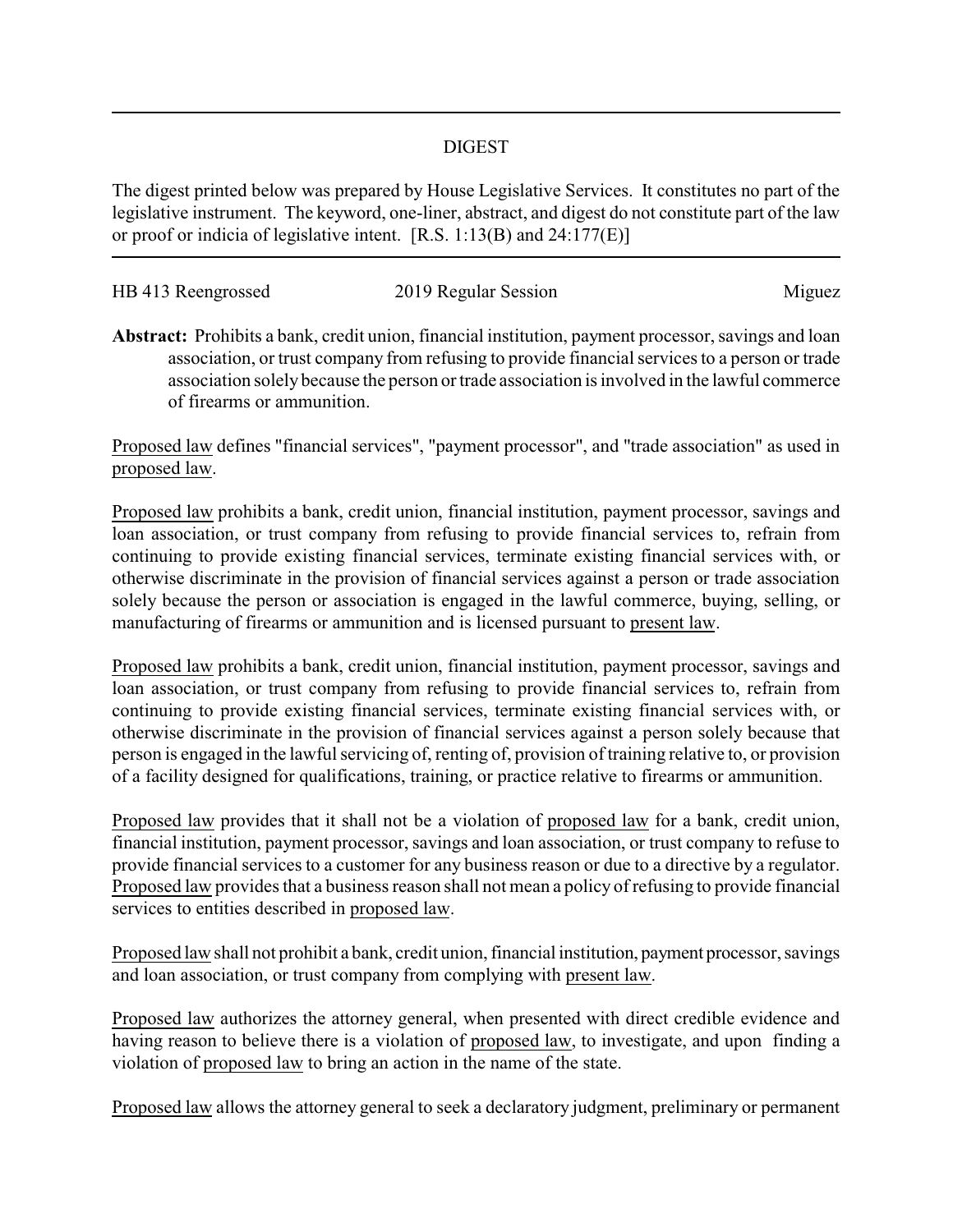injunction, and penalties of up to \$10,000 per violation of proposed law as well as expenses, investigative costs, and attorney fees.

Proposed law requires the state, in order to prevail in its action and to obtain the remedies set forth in proposed law, to find clear and convincing evidence of a violation of proposed law.

Proposed law provides that certain documents, and the information contained therein, in the custody or control of the attorney general pursuant to proposed law shall be confidential and be exempt from public records provisions contained in present law.

Proposed law provides that the provisions of proposed law shall not apply to any bank, credit union, financial institution, payment processor, savings and loan association, or trust company that is chartered under present law to the extent present law has been determined to preclude or preempt, the application of proposed law to any federally chartered bank, credit union, financial institution, payment processor, savings and loan association, or trust company.

(Amends R.S. 44:4.1(B)(2) and Adds R.S. 6:424)

## Summary of Amendments Adopted by House

The Committee Amendments Proposed by House Committee on Commerce to the original bill:

- 1. Expand the protection to persons who manufacture, service, rent, provide training relative to, or provide a facility designed for qualification, training, or practice relative to firearms or ammunition.
- 2. Add a provision mandating that the withholding of financial services for any business reason or directive by a regulator not be considered a violation.
- 3. Allow a bank, credit union, financial institution, payment processor, savings and loan association, or trust company to comply with any conflicting law or regulation.
- 4. Require the attorney general to be presented with direct credible evidence of a violation before initiating an investigation.
- 5. Remove the requirement that the attorney general investigate a violation, and instead, authorizes him to act if he chooses.
- 6. Remove the requirement that the violation be considered probable before an investigation can be initiated.
- 7. Require a court to find clear and convincing evidence of a violation, in order for the state to prevail in an action.
- 8. Create an exception for any bank, credit union, financial institution, payment processor,